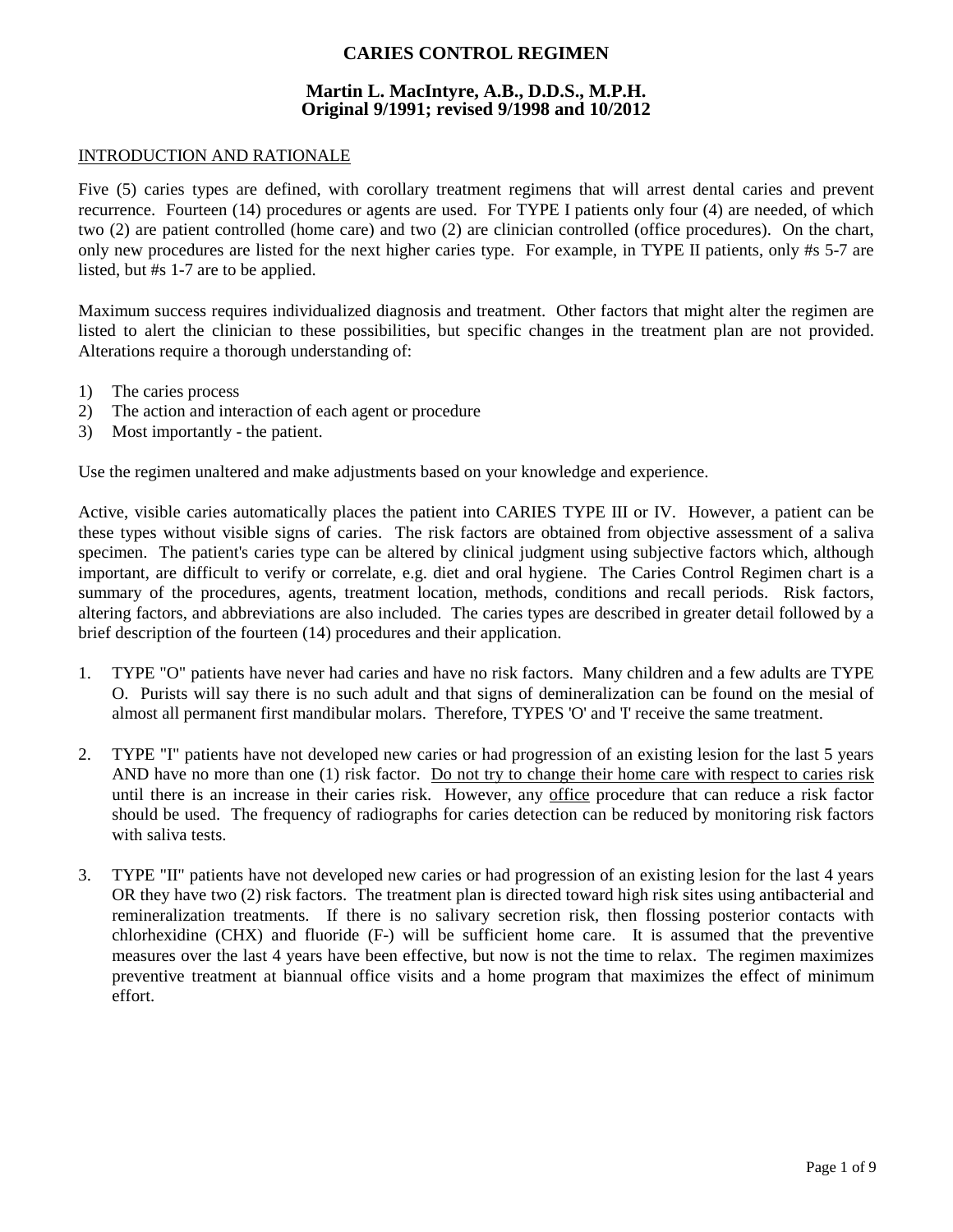- 4. TYPE "III" patients have had visible, active caries within the last 3 years, OR have three (3) or more risk factors. It is important for the patient to be convinced that there is a major problem and that the problem will continue indefinitely, regardless of professional restorative or preventive treatments, unless he makes some positive behavioral changes. It is counterproductive to use the authoritative approach e.g., "if you don't follow my recommendations you will end up with dentures". The clinician's role is to convince the patient to change through the use of the diagnostic tests that graphically demonstrate the problem and that it is possible to improve the test results with short-term office and home treatments. The recommended treatment plan will control caries risk factors. The Type III patient has a history of recurrent caries while under the care of a dentist, i.e. between scheduled exams. The cyclic pattern is frustrating for the patient and even more so for the clinician. This cycle can only be broken by a major caries control treatment and counseling effort. Everything that can be done in the operatory should be done, since it is under the clinician's direct control. It is important to initiate preventive treatment on the same day as the examination appointment. This demonstrates the seriousness of the problem and the potential for success. To depend on a change in the patient's behavior to achieve initial success is to guarantee failure. The last thing likely to be changed is the patient's behavior. At the same time, quick, demonstrable, positive results are a major factor in changing the patient's behavior.
- 5. TYPE "IV" patients have one or more factors that are extremely difficult, if not impossible, to eliminate or change. The most common factor is low or no saliva secretion as a result of disease or medication. Another example is orthodontic appliances. Dietary patterns related to medical conditions can increase caries risk, e.g. frequent small feedings by pregnant women to counteract nausea. Most cariogenic dietary habits are deep seated and are extremely difficult to change. These problems can be managed IF the patient and clinician (including the physician) are willing to make the effort. A patient may not be able or willing to use one of the treatment modalities, e.g. CHX due to staining, but alternatives can be devised that separately are less effective, but in combination are equally effective. Most of these patients will need a regimen that they can continue on a daily basis for the rest of their lives.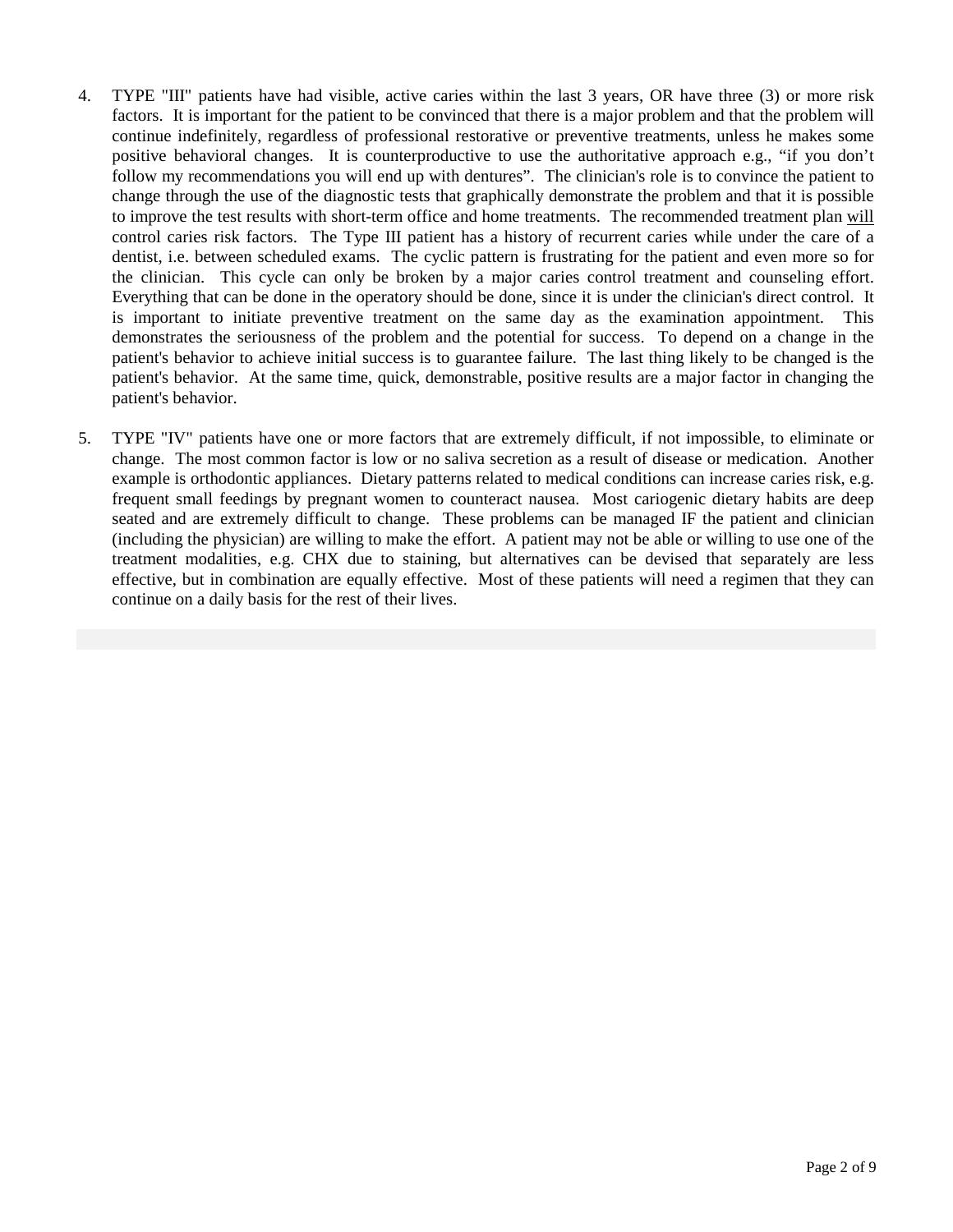#### **CARIES CONTROL REGIMEN**

|    | <b>CARIES TYPE</b> |             | <b>PROCEDURE/ AGENT</b>                                                                                                    | <b>SITE</b>                          | <b>METHODS</b>                                                               | <b>CONDITIONS</b>                                                                                                    | <b>RECALL</b>                                                     |
|----|--------------------|-------------|----------------------------------------------------------------------------------------------------------------------------|--------------------------------------|------------------------------------------------------------------------------|----------------------------------------------------------------------------------------------------------------------|-------------------------------------------------------------------|
| IV | $III \mid II$      | $\mathbf I$ | <b>Saliva Tests</b><br>$\mathbf{1}$<br>2 F-/AntiBtToothpaste<br>$GIC \rightarrow Bis-GMA$<br>3<br><b>Diet Control</b><br>4 | $\mathbf C$<br>H<br>$\mathbf C$<br>H | <b>Specimen Cup</b><br><b>Floss/Brush</b><br>Sealant/F-<br><b>Food/Drink</b> | periodic examinations<br>$bid - am & hs$<br>upon eruption $\rightarrow$ prn<br>$\leq$ 5qd & 2+hr bet. & no<br>snacks | $1 - 3$ years<br><b>Exception:</b><br>Age 0-13<br>$6 - 12$ months |
|    |                    |             | <b>Sugarless Gum</b><br>5<br>6 F- reservoir<br>CHX gel/Rn<br>7                                                             | H<br>H<br>H                          | <b>Chewing</b><br><b>GIC</b><br><b>Rn/Floss/Brush</b>                        | pc if no TMJ symptoms<br>risk sites<br>qid until $\downarrow$ risk $\rightarrow$ floss hs                            | 6 months                                                          |
|    |                    |             | 8 GIC<br><b>Restorations</b><br>9                                                                                          | $\mathbf C$<br>$\mathbf C$           | <b>Temporary</b><br><b>Definitive</b>                                        | Grade 3 or 4 caries<br>1-3 mo after III-8                                                                            | $1 - 6$ months                                                    |
|    |                    |             | $10 \text{ CaCO}_2$<br>11 Saliva-synthetic<br><b>12 Sugar Substitute</b><br>13 Water                                       | H<br>$\bf{H}$<br>H<br>H              | <b>Rinse/Brush</b><br><b>Spray</b><br><b>Meals/Snacks</b><br><b>Drinking</b> | prn saliva pH $< 6.0$<br>after CaCO3 application<br>whenever feasible<br>qid bet. meals for SSR                      | $1 - 3$ months                                                    |

- 0 Never had caries and no risk factors
- I No caries for the last 5 years AND no more than 1 risk factor
- II Active caries within the last 4 years OR 2 risk factors
- III Active caries within the last 3 years OR 3 or more risk factors
- IV Active caries in the last 3 years AND 3 or more risk factors OR irreversible risk factor
- ? WHEN IN DOUBT, SELECT THE HIGHER CATEGORY

#### OBJECTIVE SALIVA RISK FACTORS FOR DENTAL CARIES

- 1. Sugar/chewing stimulated saliva secretion rate ml/min (SSR)
- 2. Buffering capacity (BC)
- 3. 15 minutes sugar stimulated saliva acid level (ST)
- 4. Streptococcus mutans (SM) plus Lactobacilli (Lb) counts

SUBJECTIVE FACTORS: sugar intake; feeding frequency; oral hygiene

#### FACTORS THAT MIGHT ALTER THE REGIMEN

- 1. Carious lesions: a. symptoms
	- b. number
	- c. rate of caries progression
	- d. proximity of pulp
	- e. location (tooth & surface)
	- f. physical characteristics
- 2. Enamel maturity (degree of mineralization)
- 3. DMFT/DMFS incidence and prevalence
- 4. Fluoride utilization history
- 5. Success of the previous treatment(s)
- 6. Medical conditions and medications
- 7. Age of patient
- 8. Patient cooperation

#### **ABBREVIATIONS**

| GIC               | glass ionomer cement   | F- | fluoride | ac  | before meals | bid | 2 times daily |
|-------------------|------------------------|----|----------|-----|--------------|-----|---------------|
| <b>Bis-GMA</b>    | e.g. Delton, Helioseal |    | clinic   | DC. | after meals  | tid | 3 times daily |
| <b>CHX</b>        | chlorhexidine          | Н  | home     | hs  | before sleep | aid | 4 times daily |
| CaCO <sub>3</sub> | calcium carbonate      | ad | daily    | W   | with         | ><  | or equal to   |
| SSR               | saliva secretion rate  | Bt | bacteria |     | then         |     | greater than  |
|                   |                        | Rn | rinse    |     | reduced      |     | less than     |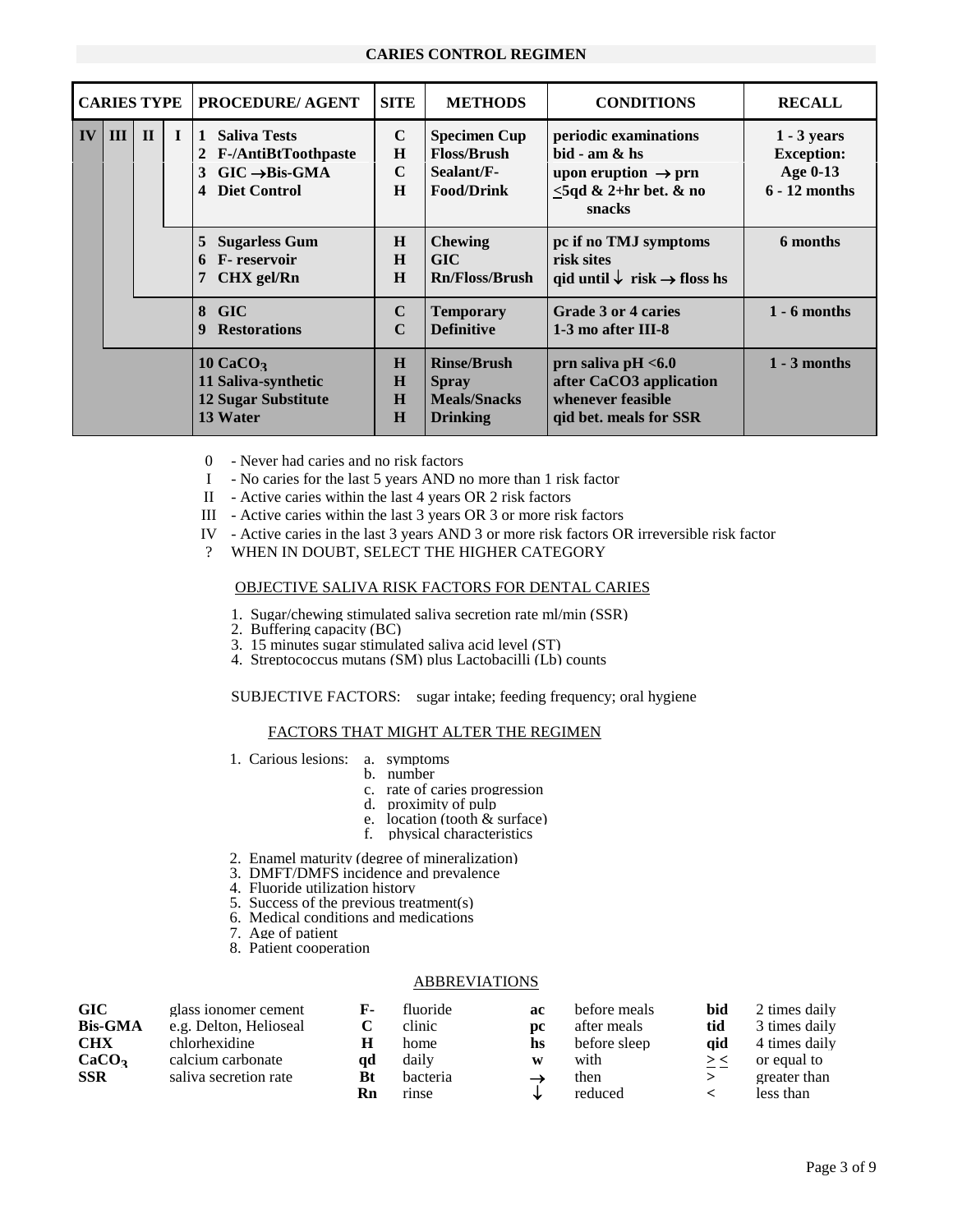# **PROCEDURES, AGENTS, APPLICATION METHODS AND CONDITIONS**

## 1. SALIVA TESTS

A non-invasive caries-risk test battery can identify problems and changes in risk before they are detectable by x-ray or visual examination. This permits non-invasive treatment to be initiated before surgical treatment is required. While x-rays can identify lesions prior to irreversible damage, a minimum of 30% of the enamel mineral is lost before it can be seen on the highest quality radiograph. A few simple tests on a saliva specimen can identify a change in caries risk. The two simplest tests are buffering capacity and saliva secretion rate. These tests measure resistance. The pathogenic challenge is measured by bacterial culturing. A combination of resistance and challenge is measured by the Sugar Snack Test (SST). This test simulates a sucrose snack and measures the outcome of the resistance factors in the saliva vs. the challenge of the pathogenic bacteria. For TYPE I patients the test results can reduce the frequency of standard bitewing radiographs, confirm continuing low risk and monitor the effect of anticaries treatments. Patients can check themselves with a home SST self-test for biofeedback and to adjust the type and frequency of home care. Clinic time can be saved by having the patient report by phone or bring the results with them to their appointment. The frequency of re-testing depends upon the disease severity, the response to treatment and the patient's cooperation in self-testing. If you think this test might be a little simplistic then you might want to read the article at **www.gcindiadental.com/images/documents/saliva** test steps.pdf Oral pH paper is available from a pharmacy or try the following that I found on the Internet.

 **<http://www.naturallydirect.net/ph-paper.html>Tape <http://www.healingdaily.com/conditions/saliva-ph-test.htm>Tape <http://www.vaxa.com/913.cfm>Strips**

## 2. F- TOOTHPASTE

**Fluoride toothpastes** are meant to be applied topically. World-wide the F- in toothpaste ranges from 250 to 1800 ppm. Almost all toothpastes in the U.S. are 1100 ppm. Fluoride toothpastes aid in the remineralization of enamel or dentin and add fluoride to immature tooth enamel in the form of fluor-apatite. Fluoride can also reduce the acid production by bacteria. The most recent research indicates that remineralization is the most important of the three modes of action.

Remineralization can only take place after demineralization. Therefore, F- must be present at the time the pH is lowered, e.g. during and after intake of fermentable material. Remineralization is most effective when the fluoride concentration is very low, e.g. 1 ppm as in drinking water. High levels of F- produce an intermediate calcium fluoride compound which is not stable and dissociates into calcium and fluoride in acid conditions. The fluoride is absorbed by the plaque, and to a lesser extent, the enamel, for use when and if the enamel is remineralizing. Higher concentrations are slightly more effective by extending the time of gradual F- release between brushings. Higher concentrations also are more likely to produce fluorosis if misused. Flossing brings the F- toothpaste to the sites of highest risk. The toothpaste also helps the floss pass through the proximal contact.

**Brushing and flossing** before eating has greater rationale for caries control than after eating and could be suggested to the highly motivated high-risk patient. However, people who floss usually do it to remove food particles and to prevent mouth odor. Brushing is the primary way to get fluoride into the mouth and can be effective in preventing gingivitis. Mamy people use toothpicks to remove food particles immediately after eating. For caries control, reduction in the amount of acidogenic bacteria and increasing the F- content of the plaque before eating is biologically sound, since we want to reduce the bacteria available for acid production and we want F- to be present when acid is produced. However, this practice is unlikely to find widespread use. Oral hygiene before eating could be connected with other hygiene measures such as hand washing. Although widely known, the recommendation to brush after meals is not followed because it is seen as impractical. In summary, brushing and flossing before eating might have some benefit but is not likely to be used and requiring these practices after eating is not likely to be performed and will have less effect. Thorough oral hygiene once a day is the best we can hope to accomplish.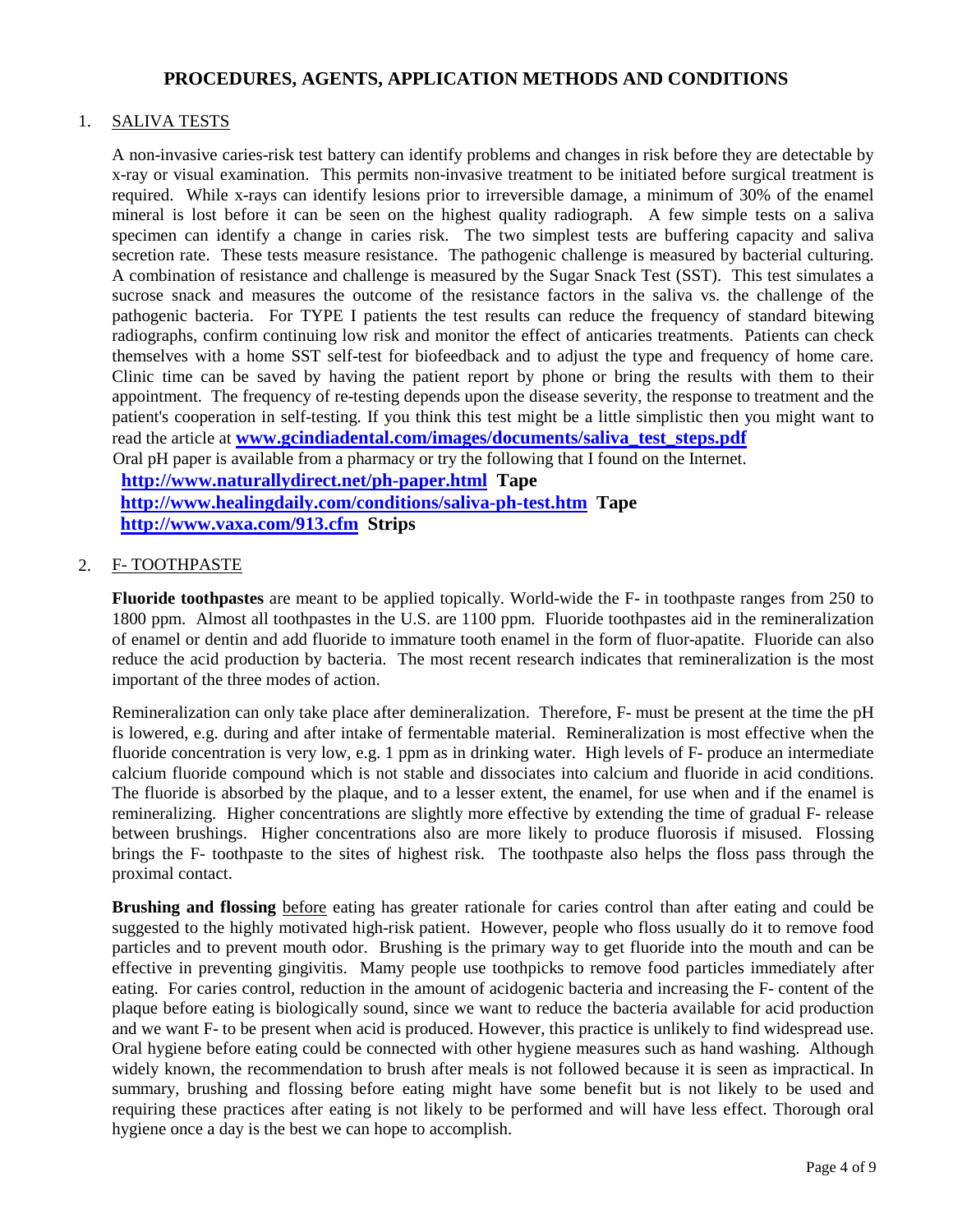# 3. SEALANT

All pits and fissures should be sealed within 3 months after eruption. It is impossible to know with assurance which teeth are safe from caries. However, we know that if a patient were to develop caries, the first site is likely to be in pits and fissures. The Bis-GMA (e.g. Helioseal, Delton etc.) type of resin sealant material has the best history for longevity and has been shown to be of equal effectiveness with glass ionomer cement sealants. However, application requires a fully erupted tooth in a very dry field. It can take as long as a year or more for all four first or second molars to erupt and, even then the buccal pit of the lower first molar, or the lingual groove of the maxillary molars, may not be exposed enough to permit adequate sealing with a Bis-GMA material. A second problem is the incomplete mineralization of the enamel of the newly erupted immature tooth. The question is still open as to what will happen ten years after a sealant application if the sealant is worn away and the "original", partially mineralized, fissure enamel is exposed. Will the tooth have the high risk level of a newly erupted tooth? It is already known that there is an increased risk of caries if a Bis-GMA sealant isn't completely sealed (leaks) due to insufficient etching or rinsing.

To avoid these problems or potential problems, it is recommended that all patients receive a glass ionomer cement sealant, e.g. Ketac-Fil/Molar, Fuji-Fil, at their examination appointment for all unsealed molars including those that are partially erupted. The exception would be fully erupted permanent molars in TYPE I patients which can have either GIC or Bis-GMA applied at a regular appointment. Glass ionomer cement (GIC) can be successfully placed where complete isolation is not feasible. The fluoride it contains can aid development of fluor-apatite in the pits and fissures, as well as adjoining tooth surfaces. The fluoride concentration is low and constantly available which is ideal for mineralization/remineralization. In a 3 year old patient with no other source of fluoride and all eight primary molars sealed with GIC, the urine fluoride level two weeks later was 0.50 ppm, meaning the fluoride level was within normal limits and wouldn't cause fluorosis. In an adult patient, with no other source of fluoride and over 20 teeth with large GIC temporary restorations, the urine fluoride level was 1.0 ppm. This treatment provides a highly desirable topical fluoride level always available at a safe systemic level of fluoride, if monitored properly.

GIC is so easy to apply in a short time period that it can be accomplished by either the dentist or dental therapist without rescheduling the patient. For erupting third molars, GIC sealant/F- reservoir should be placed regardless of the previous caries activity or risk. GIC can be used in less than ideal situations because, unlike Bis-GMA, the initial setting reaction is hydrophyllic and, therefore, less sensitive to moist oral conditions. The bonding mechanism is electrochemical and is a one-step procedure, i.e. etching is contraindicated. Reduced isolation requirements make it possible to work in multiple quadrants. Clinical use is further eased by using the finger for application and adaptation. When the tooth reaches the occlusal plane, the GIC sealant might need adjustment to allow proper occlusion, or it might be partially or completely lost due to the occlusal forces.

GIC does not withstand occlusal forces as well as Bis-GMA. It does not "wear down" like Bis-GMA, is more likely to "fracture" under stress conditions and is less likely to be maintained in a thin layer. Occlusal adjustment might make the GIC sealant too thin to withstand occlusal forces. Only a small amount is required to have a cariogenic effect. When all the molars have erupted and are in stable position, the status of the GIC sealants should be reassessed and, if necessary, replaced with Bis-GMA sealant. Bis-GMA sealants that release fluoride have been developed for orthodontic and general use e.g., Helioseal F. However, when compared with GIC, the amount of fluoride release is generally less and doesn't last as long. On the other hand, the visible retention of GIC is very low when compared to Bis-GMA. The bottom line, caries protection has been equal.

If the patient has never had caries and is over age 25, then the need for sealants is debatable except for mothers of newborns in order to reduce sites for S. mutans. The risk of developing pit and fissure caries in a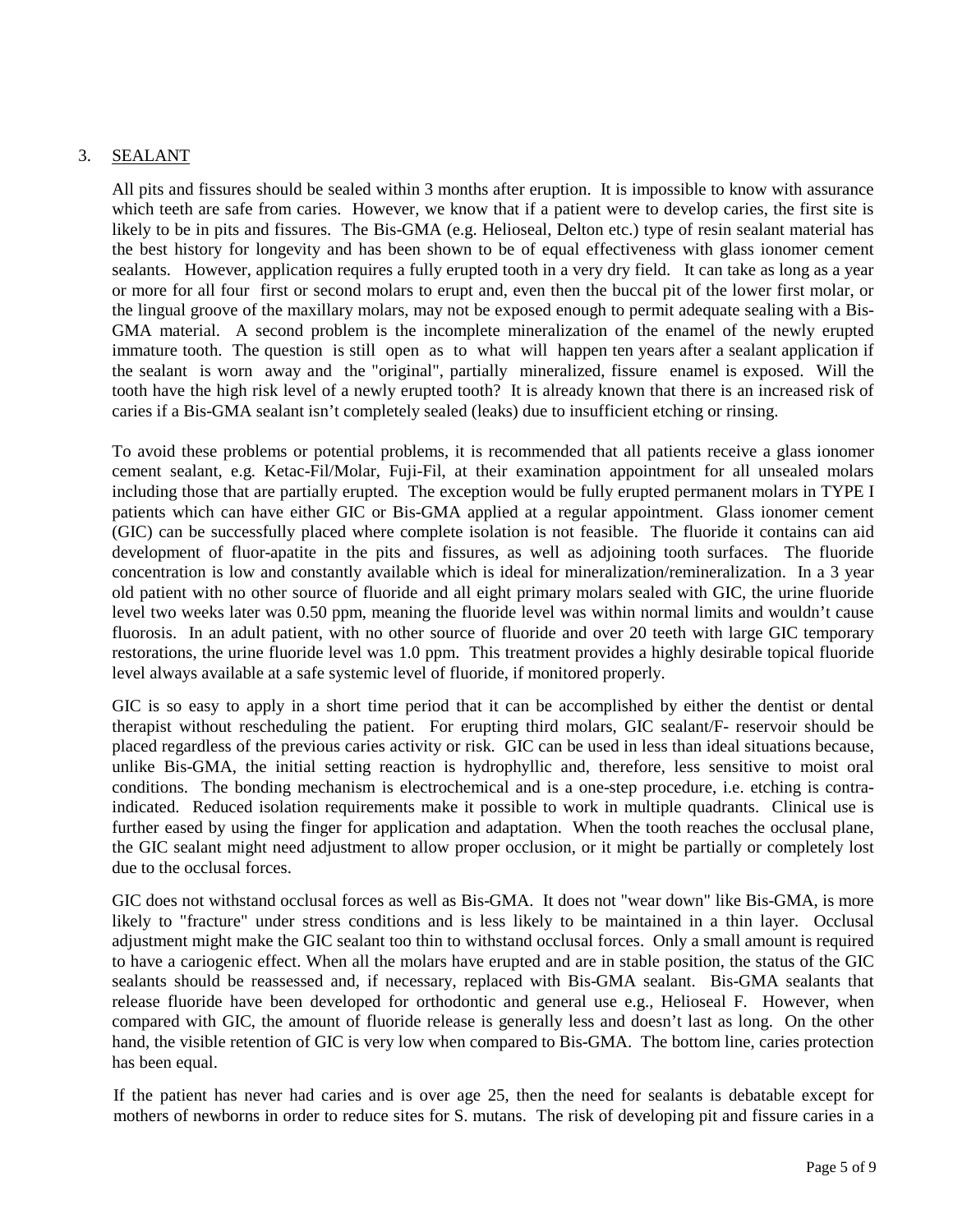tooth that has been caries-free for 10 or more years is very low. However, if their lifestyle were to change, e.g. diet, or there was an increased level of inoculation (intimate contact with someone highly infected with SM), then caries could develop where it had previously been absent. A few cases like this have been documented in adults. Sealing teeth not only drastically reduces the risk of caries in the sealed tooth, but also reduces the risk of caries in unsealed teeth by preventing bacterial transfer.

There are pros and cons on using a transparent or an opaque Bis-GMA sealant. If it is transparent it can allow the clinician to see if there is any caries developing underneath or if it is leaking. But, it may also encourage dentists who are not convinced of the value of sealants to remove them and replace them with amalgams.

# 4. DIET CONTROL

These are simple dietary rules that will reduce caries risk and promote a healthy nutrition:

- a) EAT ONLY AT THE EATING PLACE When hungry, prepare good food and sit down at the table to eat, e.g. kitchen or dining areas. Eat enough to prevent hunger for at least three hours.
- b) BALANCED MEALS Foods that take a long time to digest delay the mechanism for triggering hunger. Raw and unrefined foods, proteins and fat take longer to digest. Snack foods usually contain refined carbohydrates which are easily metabolized by oral bacteria and do not satisfy hunger for very long. A combination of foods is more likely to keep the refined carbohydrates away from the dental plaque. A balanced meal delays hunger and also removes hunger as a reason for snacking.
- c) MAXIMUM OF FIVE MEALS WITH NO SNACKS Saliva cannot neutralize or remove the bacterial acids sufficiently if acid is produced more than five times a day.
- d) THREE HOURS BETWEEN MEALS It takes three hours for saliva to remove the acid made by the bacteria and then replace the lost tooth minerals. Eating too soon means some of the lost mineral will not be replaced.
- e) TELEVISION AND EATING DO NOT MIX Eating while watching TV lengthens the bacteria's feeding time and the time for bacteria to make acid. It also shortens the time between feedings.
- f) FLOSS WITH FLUORIDE EVERY DAY Flossing fluoride toothpaste between posterior contacts aids remineralization.

## 5. SUGARLESS GUM

Chewing sugarless gum is a newly recommended habit to follow eating, especially for children. It is sweet, leaves a fresh taste in the mouth, reduces the level of acid, is already an accepted activity for most patients and is considered a treat. It can be placed at the table for easy access, like toothpicks, and does not require any extra effort. Gum chewing should not be recommended for patients who might aggravate their TMJ. Chewing gum containing only sorbitol as a sweetener should be avoided if alternatives are available. So check the label. Xylitol gums are preferred because they are actually anticariogenic and in some studies a 70% reduction in cavities (dmf). Research also suggests that xylitol attracts and then "starves" cariogenic bacteria allowing remineralization with less interruption.

 Having stated the positive caries control aspects of chewing gum it must be said that it is unattractive and interferes with speech. Consul the patient about when chewing gum is a health aid such as just after eating and as a substitute for compulsive eating or to aid in smoking cessation vs. social situations (conversation).

## 6. FLUORIDE RESERVOIR

A fluoride reservoir is any fluoride-releasing material placed at a specific caries risk site to increase the remineralization potential. Low levels of fluoride (<1 ppm) are the most effective aids to remineralization.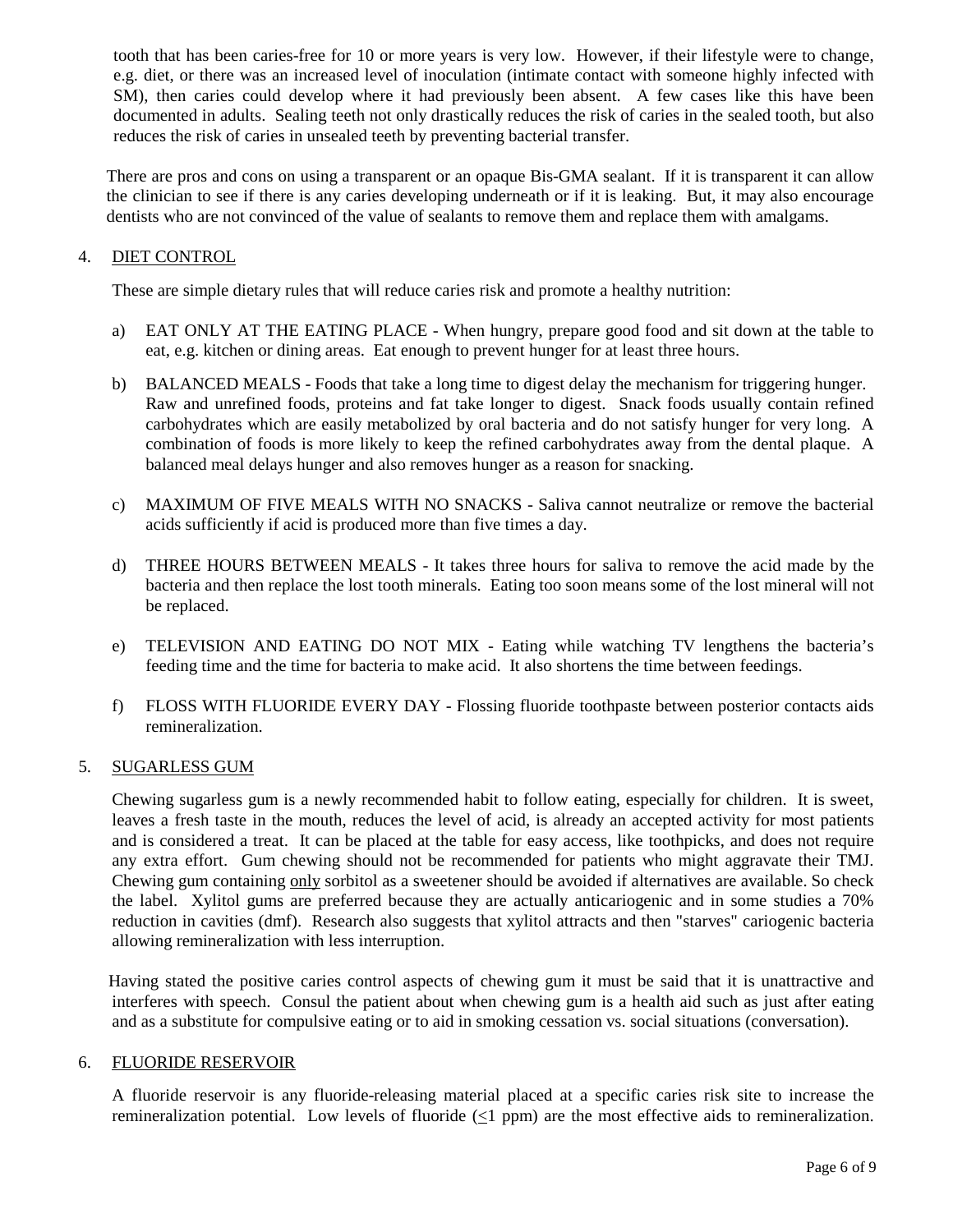They are only effective when demineralization is taking place. The presence of fluoride in dentifrice, gum, food and water is an excellent way to provide topical fluoride, but it may not be present when demineralization is taking place. A sealant, restoration or other site-specific addition of a material that slowly releases fluoride is ideal for remineralization. Glass ionomers have been shown to have this quality and new hybrid sealants are available for this purpose. There is also fluoride varnish.

## 7. ANTI-BACTERIAL AGENTS

#### CHLORHEXIDINE:

For persons with two (2) or more risk factors and a recent history of active caries there are likely to be undetected sites of active demineralization. These should be treated by remineralization and reduction in the quantity of pathogenic bacteria. This can be accomplished with F- and CHX separately as well as in combination over a limited period of time. F-products usually contain one or more elements (phosphate, sodium lauryl sulfate or low pH) that in some in vitro tests have appeared to reduce CHX effectiveness. However, in vivo and in vitro tests performed by the author have only shown differences that are not clinically significant. For application, a rinse is the first choice because it is more likely to reach the high risk site below the approximal contacts, does not require a tray and has higher patient acceptance. One month of multiple daily applications including use with floss, will greatly reduce the bacterial counts and permit remineralization to proceed. Any stain can be removed at the one month monitoring visit when the maintenance regimen is instituted. Flossing posterior contacts with CHX/Neutral NaF saturated floss is used to maintain the low bacterial count in the high risk area combined with a mechanical removal of plaque. The bacteria that are likely to remain after flossing are the most pathogenic ones and are in the gingival sulcus, or firmly attached to the enamel pellicle. Antibacterial agents applied with floss are used to control these remaining bacteria. A study has shown that, if these bacteria are not controlled and the patient continues to have a high sucrose diet, caries will continue and possibly accelerate. Since diet control is difficult to maintain for long periods, it is important to have an effective supporting method, in this case, bacterial control.

For TYPE III patients a 3 month course of CHX is recommended. It is desirable to have the patient under the CHX coverage while operative treatment is completed (both temporary treatment restorations and definitive restorations). This will permit the necessary radical change in their oral biofilm (from pathogenic to normal) and allow time for the patient to make a radical change in their oral habits vis a vis diet and oral hygiene. If they can demonstrate to themselves and to you that they can go three months in a healthy state (low risk levels including plaque reduction) then there is reason to think that a long term change is possible. The diet and flossing habits will be the most difficult to establish in TYPE III patients and it might take as long as a year or more. Flossing is essential for successful control.

In the United States, CHX comes as a rinse (Peridex®) and varnish (Cervitec  $+ \circledR$ ). The concentrations of the rinse and gel are approximately equal when considering the amount of active ingredient in a single dose. The gel has about five times the active ingredient in equivalent amount by weight. The bottle of mouthwash contains six times the amount by weight (300 gms) as the tube of gel (50 gm). In practical terms, one 2 cm strip of gel has the same amount of CHX as 10 ml of mouthwash. CHX varnish has been perfected and tested with extremely positive results. It has been shown to suppress S. mutans for  $3-12$  months. This would reduce dosage and frequency of application, increase the effectiveness and avoid the staining.

#### PROVIDONE-IODINE

 Povidone-Iodine is an antiseptic to the teeth and mucosa especially in children at high risk for caries. It can be applied and they followed with fluoride varnish. Contraindications are iodine sensitivity, a history of thyroid disease, and pregnancy.

#### SILVER NITRATE (SN) and SILVER DIAMINE FLUORIDE (SDF)

 The silver in these compounds is the bacteriocidal element. They are applied as liquids over active caries and then covered with fluoride varnish or glass ionomer cement (GIC).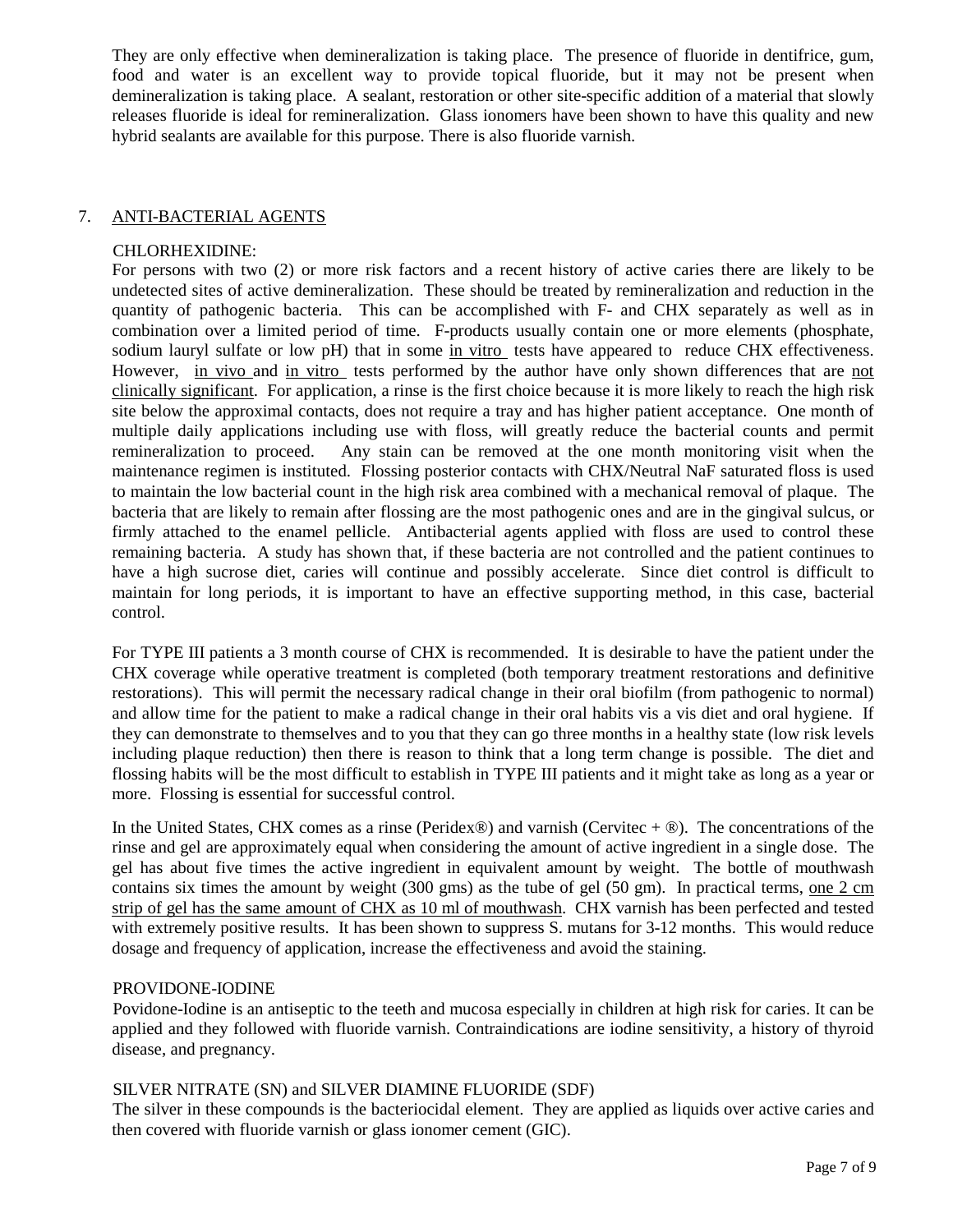#### 8. INTERIM THERAPEUTIC RESTORATIONS (ITR) FOR CARIES CONTROL (Pre-Emergency)

Open cavitations or Grade 4 lesions (more than  $\frac{1}{2}$  way through the dentin) should be considered for a glass ionomer ITR. Soft debris should be completely removed. The pulp has been under attack by bacterial acids and toxins and should be spared the additional insult of traumatic operative cutting procedures, even hand instrumentation. If the lesion is large enough, calcium preparations, e.g. DYCAL, can be placed over the area nearest the pulp to neutralize the acid. This is followed by glass ionomer cement to provide fluoride, to avoid thermal conduction and to seal the cavity from bacteria. More teeth can be treated at a single appointment than with the standard temporary treatment methods because no anesthetic is used, there is minimal or no caries removal, no cavity preparation. Placement of GIC is simple and fast. This approach is biologically sound and provides the patient with maximum caries control.

Do not return the tooth anatomy to the "correct" form and function. The purpose is to protect the pulp from further insult so that it can repair itself. Keep the marginal ridge out of occlusion to reduce the chance of fracturing the glass ionomer cement. Do not use a matrix band because the placement may be painful; may initiate bleeding; takes time; the matrix removal could fracture the GIC; and it will prevent additional retention via GIC bonding with the adjacent tooth. Contact of GIC with the interproximal gingiva does not produce inflammation.

## 9. DEFINITIVE RESTORATIONS

Once caries control treatment has been completed, it is desirable to wait for 1 - 3 months before placing definitive restorations. This allows the pulp to recover from the chronic caries attack. It also reduces the chance of placing a definitive restoration in a tooth that has an irreversible pulpitis. After the risk factors are reduced and the pulp has had a rest, then replace the temporary restoration with a definitive one. At this point there will be some hope that the word "permanent" will have some meaning. Permanent will still be a misnomer unless the causes of the caries have been removed to the point of avoiding recurrent caries.

## 10. ANTACID - CALCIUM CARBONATE (CaCO3)

 An antacid can counteract chronic oral acidity that has been resistant to the previous methods. Almost any antacid will reduce the acidity temporarily, but many of the common brands contain sugar as a sweetener. Most of the antacids contain magnesium which, if ingested in large amounts, will have a negative effect on systemic calcium retention. They also contain aluminum which, for a while, was linked with Alzheimer's disease. For that reason, it is best to prescribe a CaCO3 suspension that is prepared by a pharmacist. The suspension is usually made with glycerin. The patient can rinse with it whenever the saliva pH is  $< 6.0$ . They can check the acidity with Oral pH paper that is available from a pharmacy or try the following that I found on the Internet. **<http://www.naturallydirect.net/ph-paper.html>Tape**

 **<http://www.healingdaily.com/conditions/saliva-ph-test.htm>Tape <http://www.vaxa.com/913.cfm>Strips**

 One drawback of this agent is the dry feeling it produces in a mouth that is already dry. On the other hand, the dry mouth retains the CaCO3 for a long time. This single method has maintained an adult patient with Sjogrens syndrome in a caries-free state for 8 years after having received 56 restorations in the previous 5 years of treatment (12 of them replaced once or twice during that period).

Renew 2 x Rx: Calcium Carbonate 50% Susp. In glycerin with pink color. 300 ml. Disp: 1 bottle Sig: Rinse p.c., h.s., and p.r.n. oral pH <6.

Ivoclar Vivadent® has a hybrid restorative material (compomer) that releases fluoride. If this quality proves to be clinically effective on a long term basis, then it would be the restorative material of choice for high risk caries patients along with glass ionomer cement.